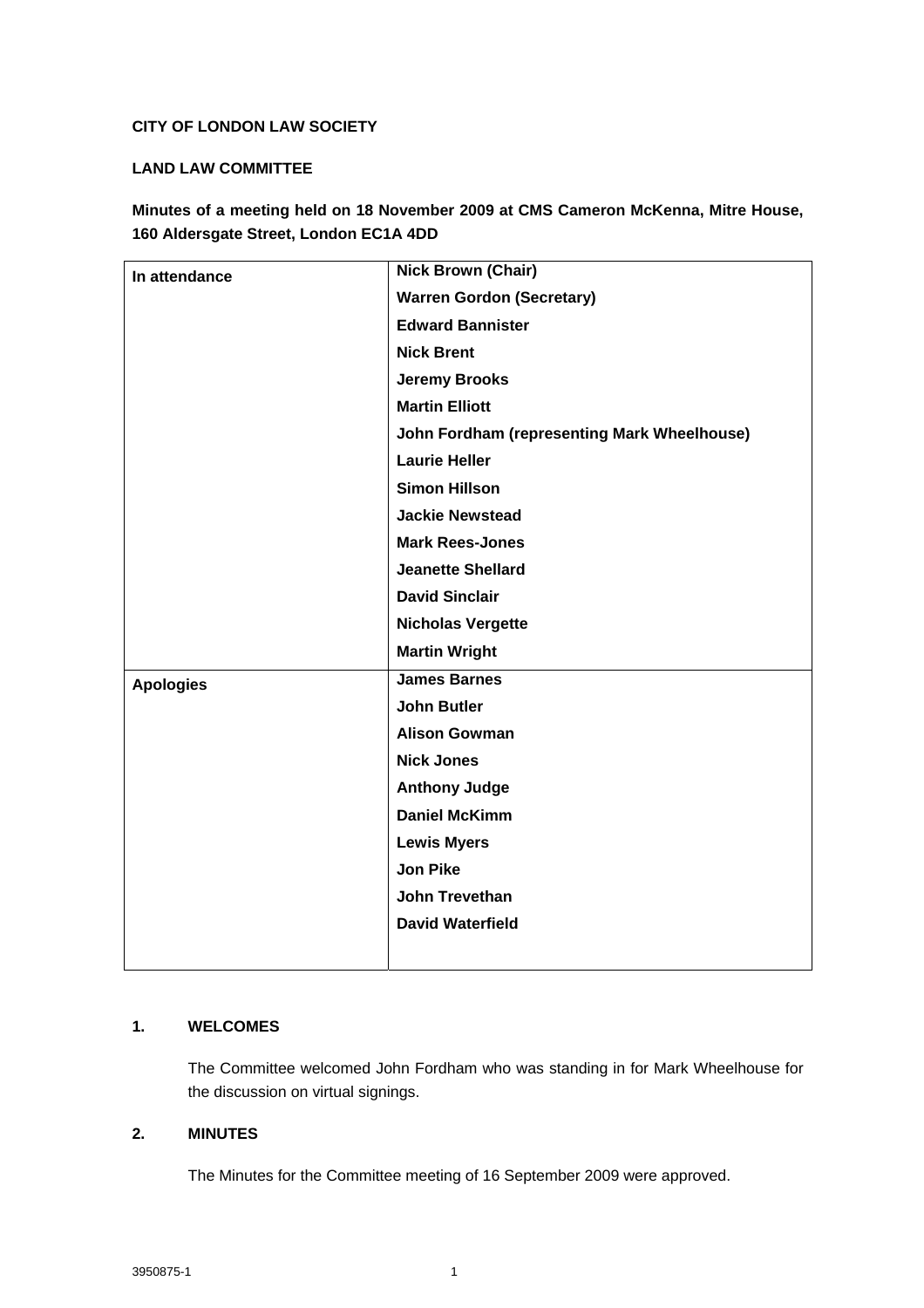# **3. CONCLUSIONS ON VIRTUAL SIGNING OF DEEDS AND REAL ESTATE CONTRACTS**

At the September committee meeting, it was agreed that further advice would be sought from Jonathan Gaunt QC and Charles Harpum on whether there can be an intention to create multiple originals using a virtual signing. Counsel has now issued a Third Addendum to their Joint Opinion addressing that issue.

They state that there is no logical reason why different counterparts of a **deed** cannot be signed in different ways, some by virtual signing and others by way of a "wet ink" deed. However, it will be necessary for the deed to contain both a recital to that effect and a covenant by the executing party to deliver the wet ink counterpart to the other party. The counterpart will have to be executed on or before the date of the deed. Counsel emphasised the need for there to be a mechanism for compelling each party to execute and deliver a wet ink counterpart to ensure that the deed can be registered at the Land Registry.

The Committee notes the observation of Counsel that if the absent party fails to execute and submit a counterpart with a wet ink signature, it might, in practice, be easier to obtain a court order directing the Land Registrar to register the deed on the basis of the pdf signature, than to try to enforce the party's obligation to provide the counterpart with a wet ink signature.

This observation highlights why the Committee believes some caution should be exercised if a virtual signing is to be used for a deed that requires registration at the Land Registry. The parties are likely not to want the hassle of potentially having to obtain a court order to allow a deed to be registered. It will be for each firm to decide whether to incorporate the additional recital and undertaking/covenant suggested by Counsel.

Counsel also considered whether, if there is an appropriate protocol agreed in advance (covering, for example, how and when exchange occurs), it would be possible for some parts of a **land contract** (to which section 2 of the Law of Property (Miscellaneous Provisions) Act 1989 applies) to be signed by way of a wet ink signature and some by virtual signature. Counsel saw no reason, in principle, why an exchange of contracts should not be effected in this way. There is no reason why all the signatures have to be either wet ink or virtual.

There were no current proposals to change standard documentation to take account of virtual signings, although the production of a standard protocol to ensure consistency of approach to virtual signings may be of use. The Chair will discuss this with the Chairs of other CLLS committees and report back. Certain firms represented on the Committee had produced their own protocols.

The "Joint Working Party" has made some minor alterations to their note on virtual signings- it is no longer "guidance". The Law Society has also produced a practice note on "execution of documents at virtual signings or closings". The Committee had a couple of small changes to the practice note and Warren Gordon would revert to Louise Speke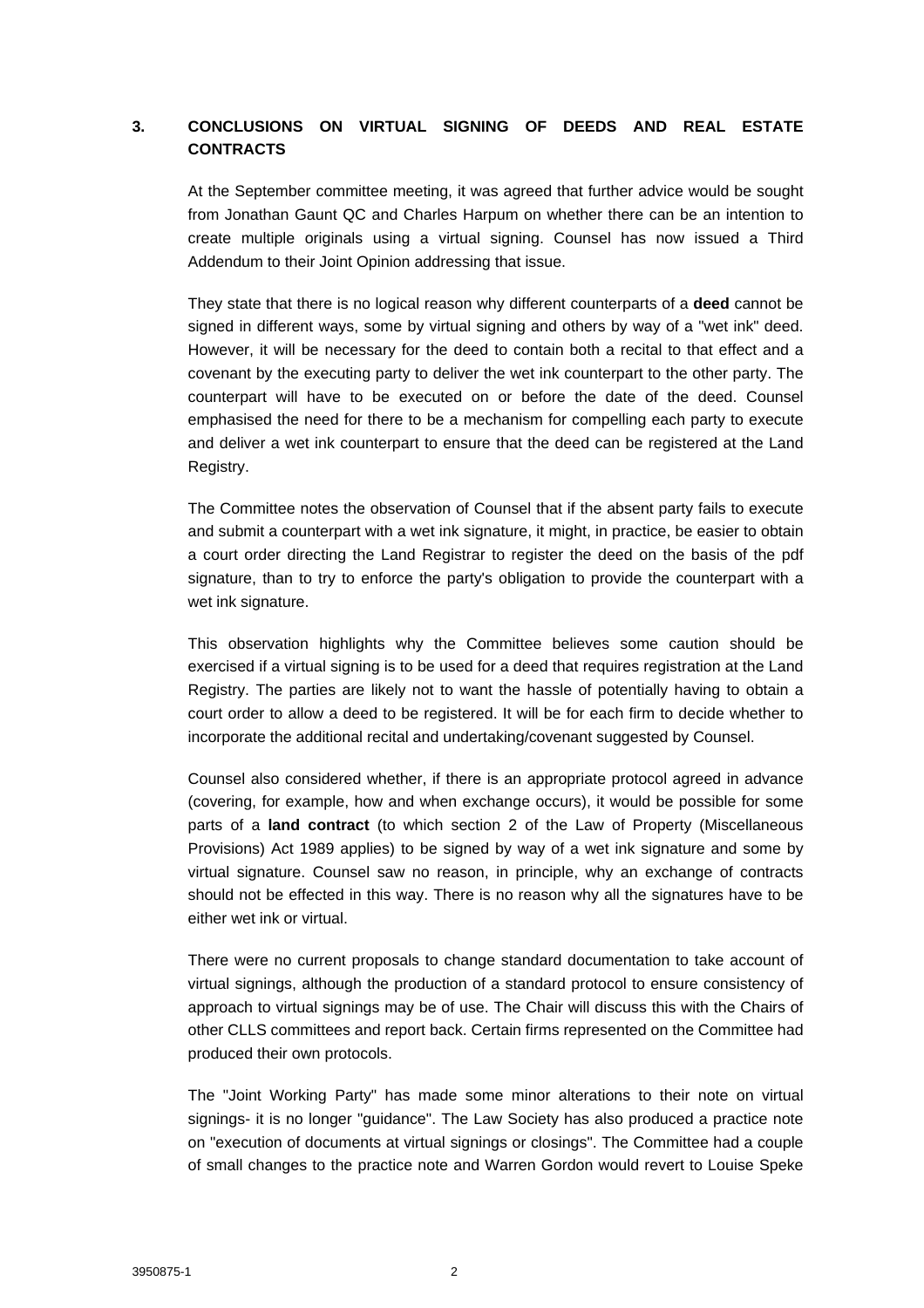of the Law Society suggesting their incorporation. **[POST MEETING NOTE- THESE CHANGES HAVE BEEN INCORPORATED.]**

Companies House (CH) has recently announced a change of policy on document signatures. CH will accept in good faith that documents presented for filing which have automatically generated signatures have been properly approved by the signatory. Documents will no longer be rejected simply because the signature does not appear to be original. This change of policy does not extend to accepting documents by fax.

The Land Registry has not yet followed Companies House's lead in their approach to signings.

The Chair will revert to the Committee with details of the arrangements for payment of Counsel's costs.

Consideration would also be given as to whether an article on virtual signings for Estates Gazette should be produced by members of the Committee.

**In conclusion, documents can be virtually signed effectively in accordance with the Joint Working Party note and Law Society Practice Note, but the Committee has reservations about the virtual signing process in relation to documents requiring registration at the Land Registry and, for that situation, the parties should arrange where possible for wet ink signatures to be readily available.** 

## **4. UPDATE ON CONTRACTS (RIGHTS OF THIRD PARTIES) ACT 1999 ("TPR")**

There have been no further developments on the framework document for warranties/using TPR on development transactions awaited from the CLLS construction law committee. This will be chased up.

### **5. CLLS SERVICE CHARGE CLAUSES**

The sub-group has agreed a draft set of service charge provisions and these were distributed at the meeting (and will be emailed subsequently to the Committee for those absent from the meeting). Warren Gordon will send the provisions to representatives of the two main PSL groups seeking one set of comments from each group.

The Committee was asked to provide any comments on the provisions by Friday, 18 December so that the sub-group has the time to consider them before the next Committee meeting on 13 January 2010, at which it was hoped there could be an informed discussion on the provisions.

The Committee considered that alienation provisions would be a suitable next project- a sub-group will be formed in due course.

### **6. CRC ENERGY EFFICIENCY SCHEME**

The working party behind the BPF Guide on CRC is apparently to issue, very shortly, a consultation paper on possible drafting for the CRC Energy Efficiency Scheme, for